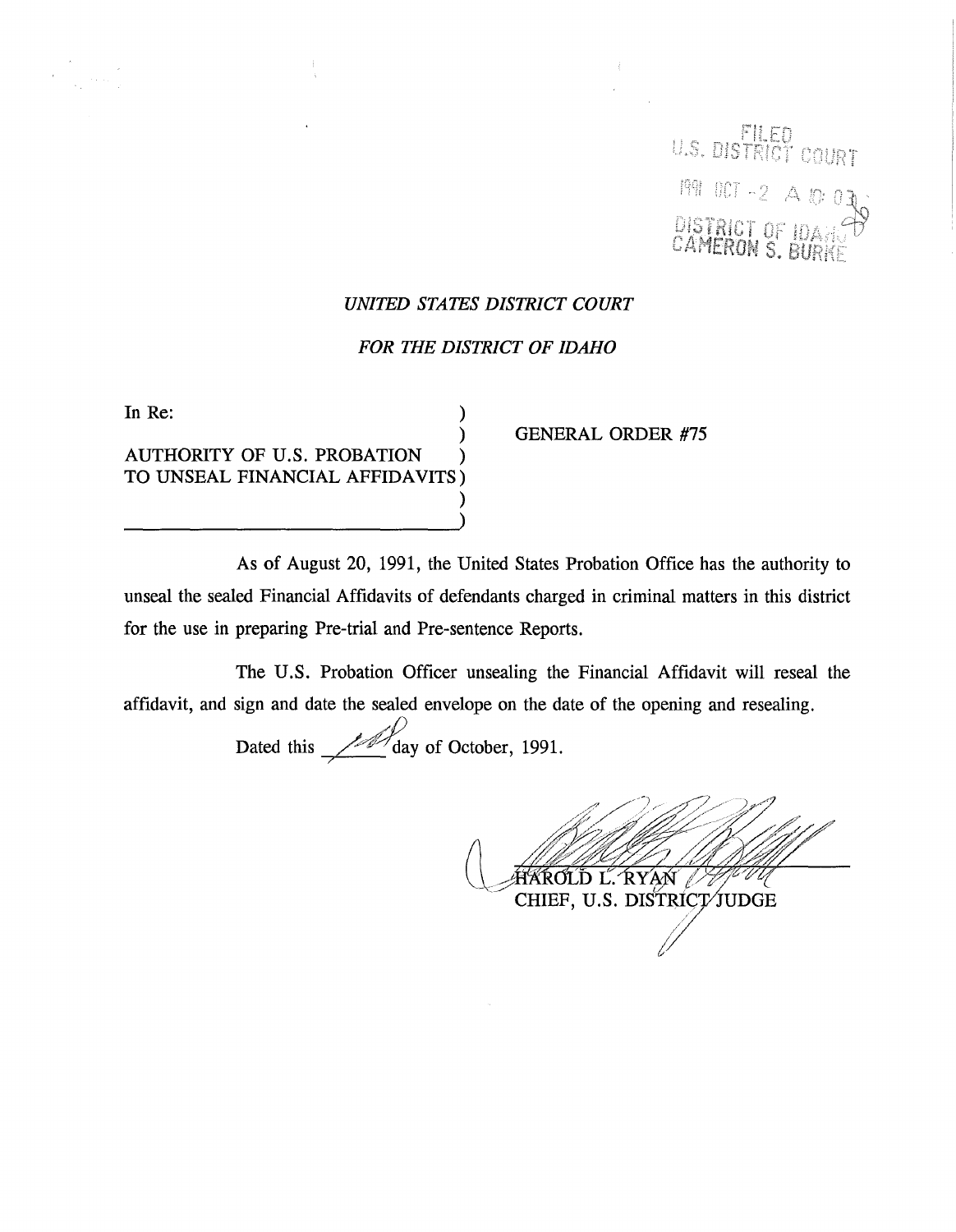## *CLERK'S CERTIFICATE OF MAILING*

I hereby certify that a copy of the attached document was mailed to the following named persons:

Harold L. Ryan Chief, U.S. District Judge

Edward J. Lodge U.S. District Judge

Marion J. Callister Senior, U.S. District Judge

Mikel H. Williams U.S. Magistrate

The Library of the U.S. Court of Appeals for the Ninth Circuit PO Box 5731 San Francisco, CA 94101

T.A. Hummel Chief, U.S. Probation

U.S. District Court Pocatello, Idaho

U.S. District Court Moscow, Idaho

Magistrate Ayers Coeur d'Alene, ID

Magistrate Dunn Pocatello, ID

DATED: October 3, 1991

CAMERON S. BURKE, CLERK

By: Suzanne M. Butler Deputy Clerk